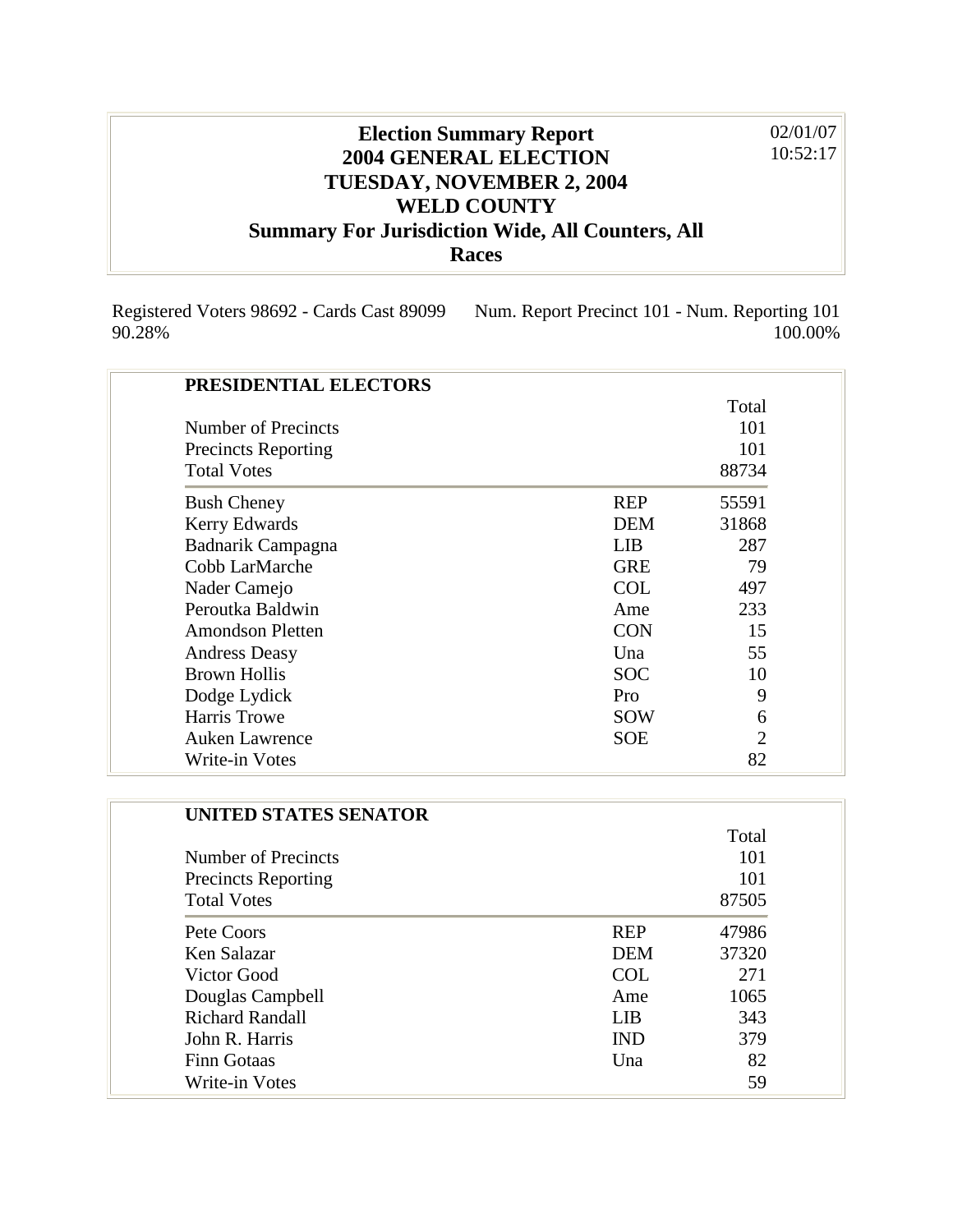| <b>CONGRESS 2</b>          |            |       |
|----------------------------|------------|-------|
|                            |            | Total |
| Number of Precincts        |            | 11    |
| <b>Precincts Reporting</b> |            | 11    |
| <b>Total Votes</b>         |            | 10113 |
| Mark Udall                 | <b>DEM</b> | 5181  |
| Stephen M. Hackman         | <b>REP</b> | 4643  |
| Norm Olsen                 | LIB        | 289   |

## **CONGRESS 4**

|                            |            | Total |
|----------------------------|------------|-------|
| Number of Precincts        |            | 90    |
| <b>Precincts Reporting</b> |            | 90    |
| <b>Total Votes</b>         |            | 76160 |
| Marilyn N. Musgrave        | <b>REP</b> | 41192 |
| Stan Matsunaka             | <b>DEM</b> | 31860 |
| <b>Bob Kinsey</b>          | <b>GRE</b> | 3108  |

| <b>REGENT UNIVERSITY AT LARGE</b> |            |       |
|-----------------------------------|------------|-------|
|                                   |            | Total |
| Number of Precincts               |            | 101   |
| <b>Precincts Reporting</b>        |            | 101   |
| <b>Total Votes</b>                |            | 79208 |
| Jennifer Mello                    | <b>DEM</b> | 29958 |
| <b>Steve Bosley</b>               | <b>REP</b> | 46324 |
| Daniel Ong                        | LIB        | 2926  |

| <b>REGENT CU CONGRESS 4</b> |            |       |
|-----------------------------|------------|-------|
|                             |            | Total |
| Number of Precincts         |            | 90    |
| <b>Precincts Reporting</b>  |            | 90    |
| <b>Total Votes</b>          |            | 65840 |
| Tom J. Lucero               | <b>REP</b> | 50658 |
| Dan Cochran                 | I IR       | 15182 |

| <b>STATE DISTRICT 23</b>   | Total |
|----------------------------|-------|
| Number of Precincts        | 33    |
| <b>Precincts Reporting</b> | 33    |
| <b>Total Votes</b>         | 26800 |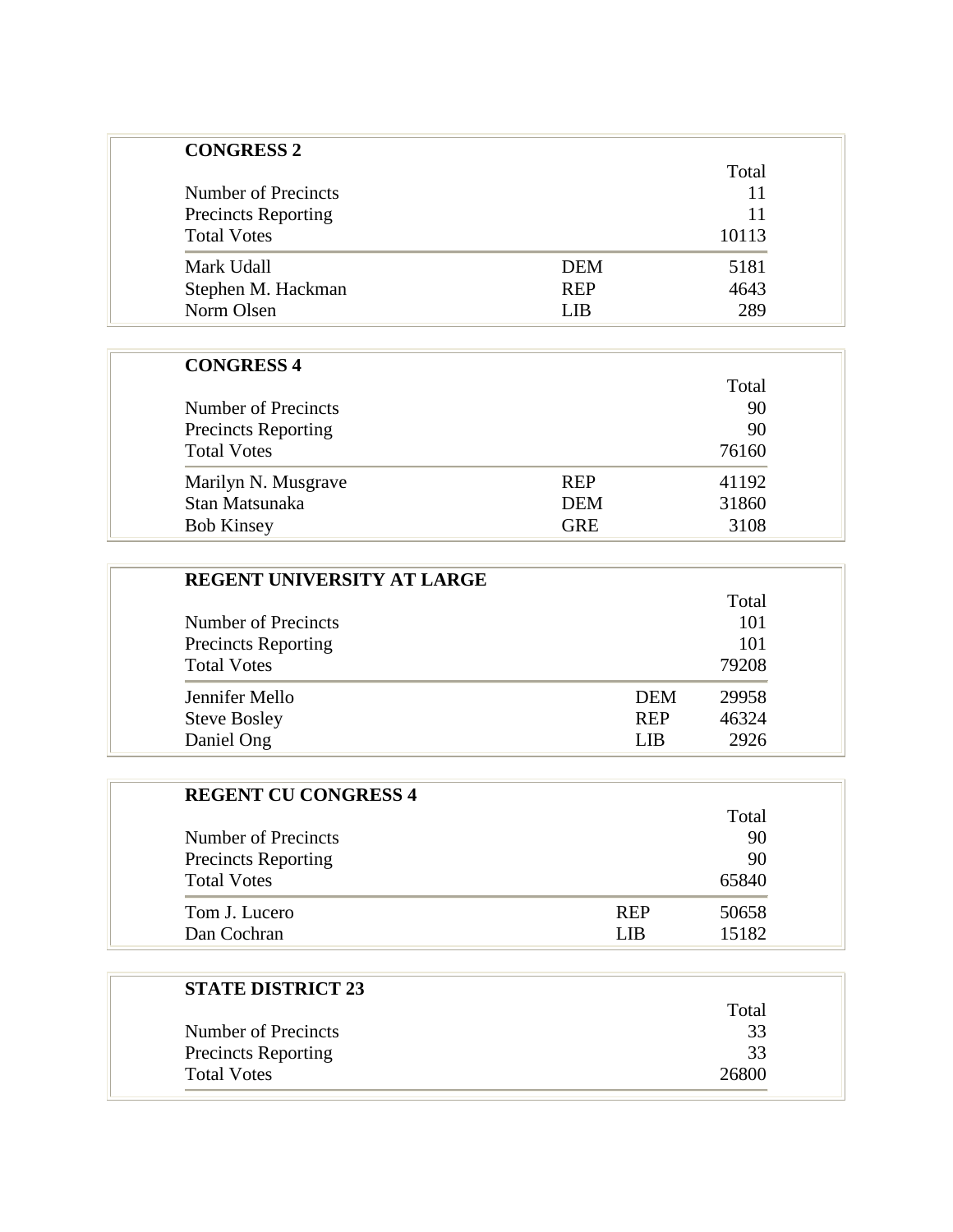| Shawn Mitchell                          |      | $\mathcal{L}^{O}$<br>ıΧ |
|-----------------------------------------|------|-------------------------|
| $\ldots$<br><b>Curt Darius Williams</b> | DEM. |                         |

| <b>STATE DISTRICT 33</b>   |            | Total |
|----------------------------|------------|-------|
| Number of Precincts        |            |       |
| <b>Precincts Reporting</b> |            |       |
| <b>Total Votes</b>         |            | 30    |
| Dianne Primayera           | <b>DEM</b> | 17    |
| <b>Bill Berens</b>         | <b>REP</b> |       |

| <b>STATE DISTRICT 48</b>   |            |       |
|----------------------------|------------|-------|
|                            |            | Total |
| Number of Precincts        |            | 43    |
| <b>Precincts Reporting</b> |            | 43    |
| <b>Total Votes</b>         |            | 38071 |
| Michael P. Dugan           | <b>DEM</b> | 14072 |
| Dale Hall                  | <b>REP</b> | 23999 |

| <b>STATE REP DISTRICT 49</b> |            |       |
|------------------------------|------------|-------|
|                              |            | Total |
| Number of Precincts          |            | 6     |
| <b>Precincts Reporting</b>   |            | 6     |
| <b>Total Votes</b>           |            | 5896  |
| Kevin Lundberg               | <b>REP</b> | 3378  |
| Doug Frisbie                 | <b>DEM</b> | 2385  |
| Alberto Squassabia           | LIB        | 133   |

| <b>STATE REP DISTRICT 50</b> |            |       |
|------------------------------|------------|-------|
|                              |            | Total |
| Number of Precincts          |            | 27    |
| <b>Precincts Reporting</b>   |            | 27    |
| <b>Total Votes</b>           |            | 21728 |
| Pamela D. Groeger            | <b>REP</b> | 10186 |
| James L. Riesberg            | <b>DEM</b> | 11542 |

| <b>STATE REP DISTRICT 65</b> |       |
|------------------------------|-------|
|                              | Total |
| Number of Precincts          | 24    |
| <b>Precincts Reporting</b>   | 24    |
| <b>Total Votes</b>           | 15990 |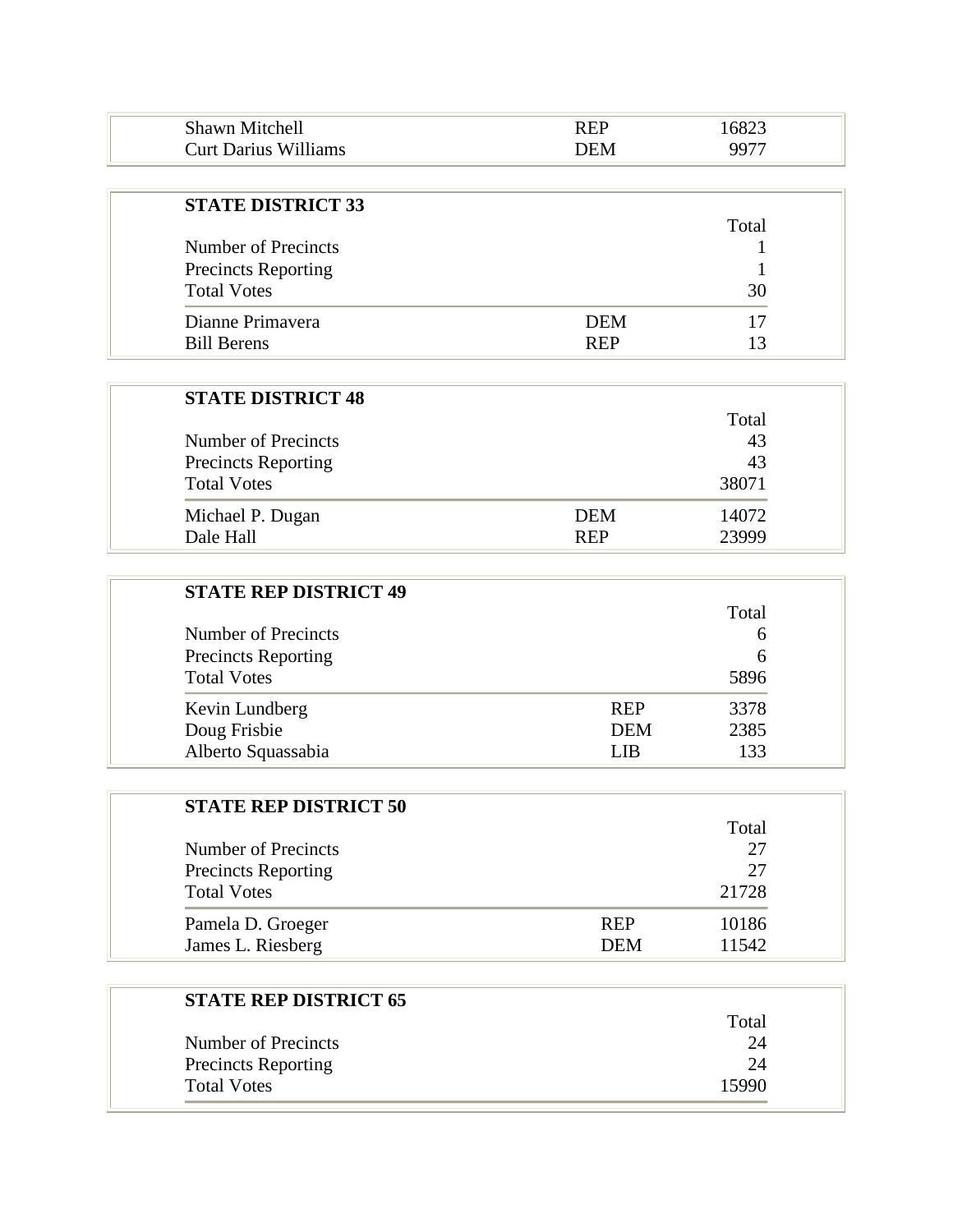| Tim L       |  |  |
|-------------|--|--|
| Diane Hoppe |  |  |

| <b>DA 19th JUDICIAL DISTRICT</b> |            |       |
|----------------------------------|------------|-------|
|                                  |            | Total |
| Number of Precincts              |            | 101   |
| <b>Precincts Reporting</b>       |            | 101   |
| <b>Total Votes</b>               |            | 62966 |
| Ken Buck                         | <b>RFP</b> | 62966 |

| <b>DISTRICT I RTD</b>      |       |
|----------------------------|-------|
|                            | Total |
| Number of Precincts        | 3     |
| <b>Precincts Reporting</b> | 3     |
| <b>Total Votes</b>         | 743   |
| Lee Kemp                   | 504   |
| Maritza Sneddon            | 239   |

| <b>COURT OF APPEALS 1</b>  |       |
|----------------------------|-------|
|                            | Total |
| Number of Precincts        | 101   |
| <b>Precincts Reporting</b> | 101   |
| <b>Total Votes</b>         | 69285 |
| <b>YES</b>                 | 50175 |
| NO.                        | 19110 |

| <b>COURT OF APPEALS 2</b>  |       |
|----------------------------|-------|
|                            | Total |
| Number of Precincts        | 101   |
| <b>Precincts Reporting</b> | 101   |
| <b>Total Votes</b>         | 68701 |
| <b>YES</b>                 | 49377 |
| NO.                        | 19324 |

| <b>COURT OF APPEALS 3</b>  |       |
|----------------------------|-------|
|                            | Total |
| Number of Precincts        | 101   |
| <b>Precincts Reporting</b> | 101   |
| <b>Total Votes</b>         | 68696 |
| <b>YES</b>                 | 49459 |
| NO.                        | 19237 |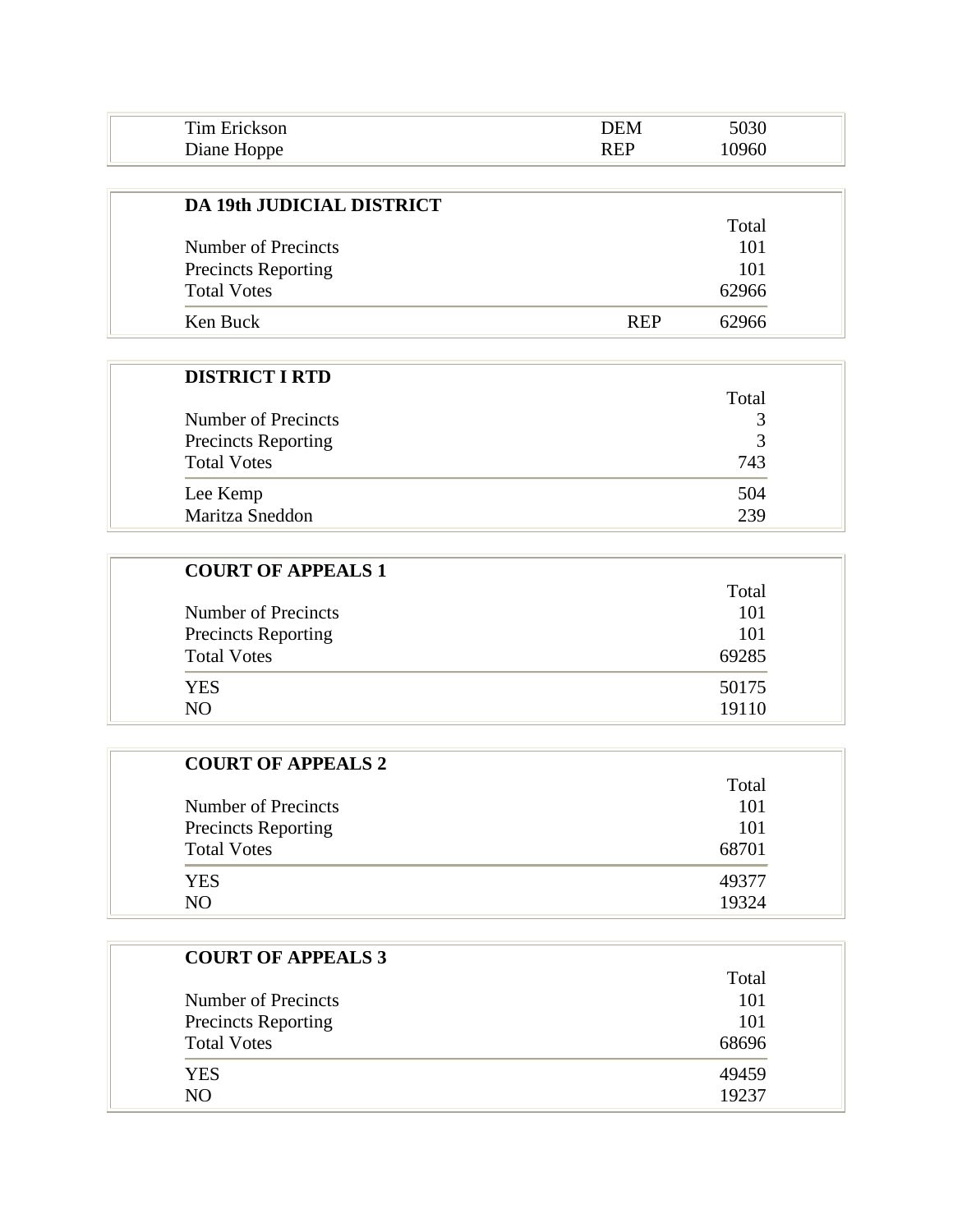| <b>COURT OF APPEALS 4</b>  |       |
|----------------------------|-------|
|                            | Total |
| Number of Precincts        | 101   |
| <b>Precincts Reporting</b> | 101   |
| <b>Total Votes</b>         | 68283 |
| <b>YES</b>                 | 49146 |
| NO.                        | 19137 |

| <b>COURT OF APPEALS 5</b>  |       |
|----------------------------|-------|
|                            | Total |
| Number of Precincts        | 101   |
| <b>Precincts Reporting</b> | 101   |
| <b>Total Votes</b>         | 67893 |
| YES.                       | 49431 |
| N()                        | 18462 |

| DIST JUDGE 19th DISTRICT   |       |
|----------------------------|-------|
|                            | Total |
| Number of Precincts        | 101   |
| <b>Precincts Reporting</b> | 101   |
| <b>Total Votes</b>         | 69390 |
| <b>YES</b>                 | 50663 |
| NO.                        | 18727 |

| Total |
|-------|
| 101   |
| 101   |
| 68911 |
| 50421 |
| 18490 |
|       |

| <b>COUNTY COMM AT LARGE</b> |            |       |
|-----------------------------|------------|-------|
|                             |            | Total |
| Number of Precincts         |            | 101   |
| <b>Precincts Reporting</b>  |            | 101   |
| <b>Total Votes</b>          |            | 80085 |
| Tom Mink                    | <b>DEM</b> | 26115 |
| <b>Bill Jerke</b>           | <b>REP</b> | 47461 |
| Michael D. Miller           | Una        | 6509  |
|                             |            |       |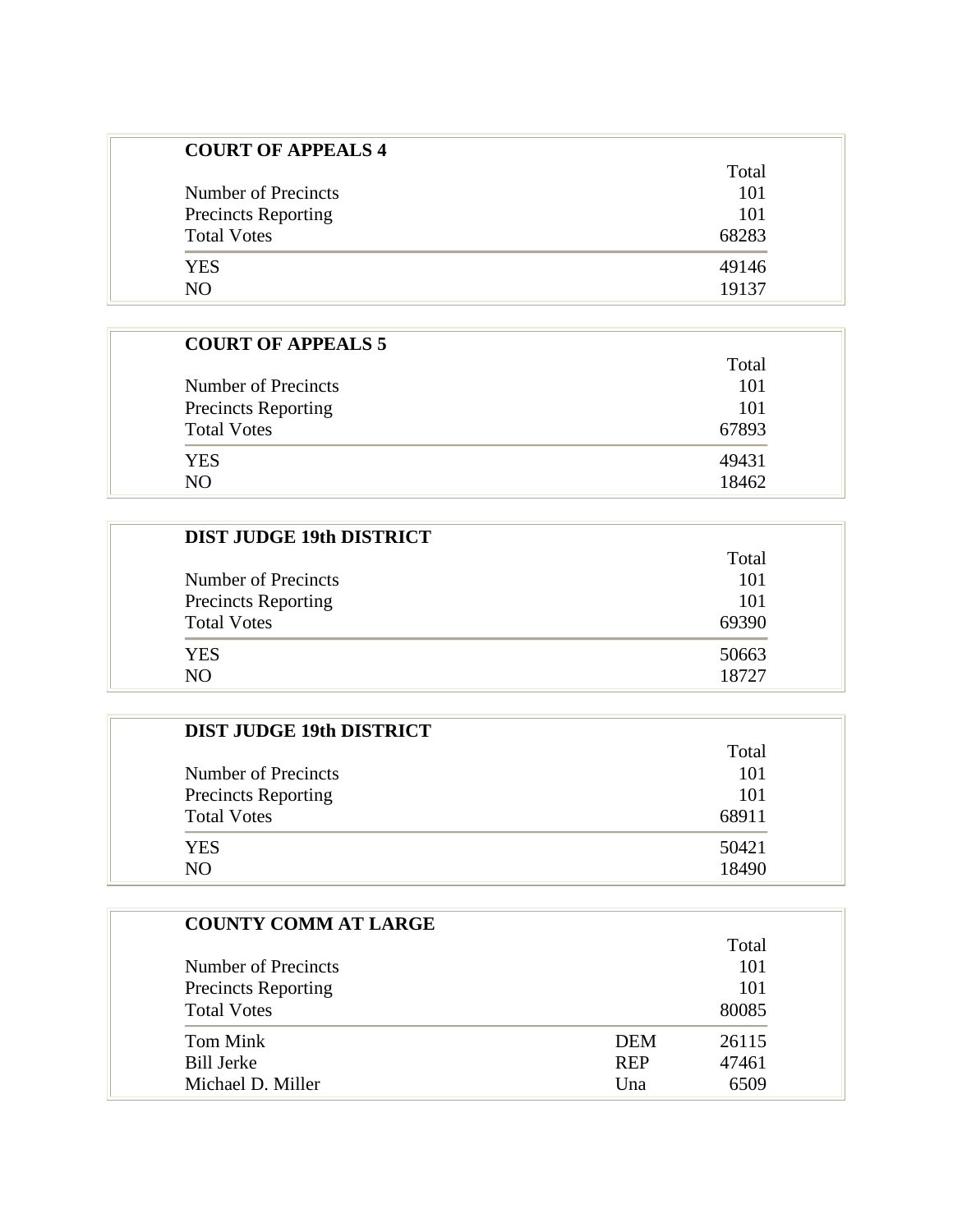| <b>COUNTY COMM DISTRICT 1</b> |            |       |
|-------------------------------|------------|-------|
|                               |            | Total |
| Number of Precincts           |            | 32    |
| <b>Precincts Reporting</b>    |            | 32    |
| <b>Total Votes</b>            |            | 23211 |
| David E. Long                 | <b>REP</b> | 15504 |
| Laura Ibarra                  | <b>DEM</b> | 7707  |

| <b>COUNTY COMM DISTRICT 3</b> |            |       |
|-------------------------------|------------|-------|
|                               |            | Total |
| Number of Precincts           |            | 28    |
| <b>Precincts Reporting</b>    |            | 28    |
| <b>Total Votes</b>            |            | 21168 |
| Robert D. Masden              | <b>REP</b> | 11535 |
| Cheryl Hauger                 | <b>DEM</b> | 8085  |
| <b>Bruce Lee Eckhart</b>      | L IB       | 1548  |

| <b>COUNTY COUNCIL AT LARGE</b> |       |  |
|--------------------------------|-------|--|
|                                | Total |  |
| Number of Precincts            | 101   |  |
| <b>Precincts Reporting</b>     | 101   |  |
| <b>Total Votes</b>             | 58730 |  |
| Tom Pettit                     | 58730 |  |

| <b>COUNTY COUNCIL DISTRICT 1</b> |       |
|----------------------------------|-------|
|                                  | Total |
| Number of Precincts              | 32    |
| <b>Precincts Reporting</b>       | 32    |
| <b>Total Votes</b>               | 17617 |
| Gene Stille                      | 17617 |

| <b>COUNTY COUNCIL DISTRICT 2</b> |       |
|----------------------------------|-------|
|                                  | Total |
| Number of Precincts              | 41    |
| <b>Precincts Reporting</b>       | 41    |
| <b>Total Votes</b>               | 25735 |
| Doug Rademacher                  | 25735 |

## **DACONO COUNCIL MEMBERS**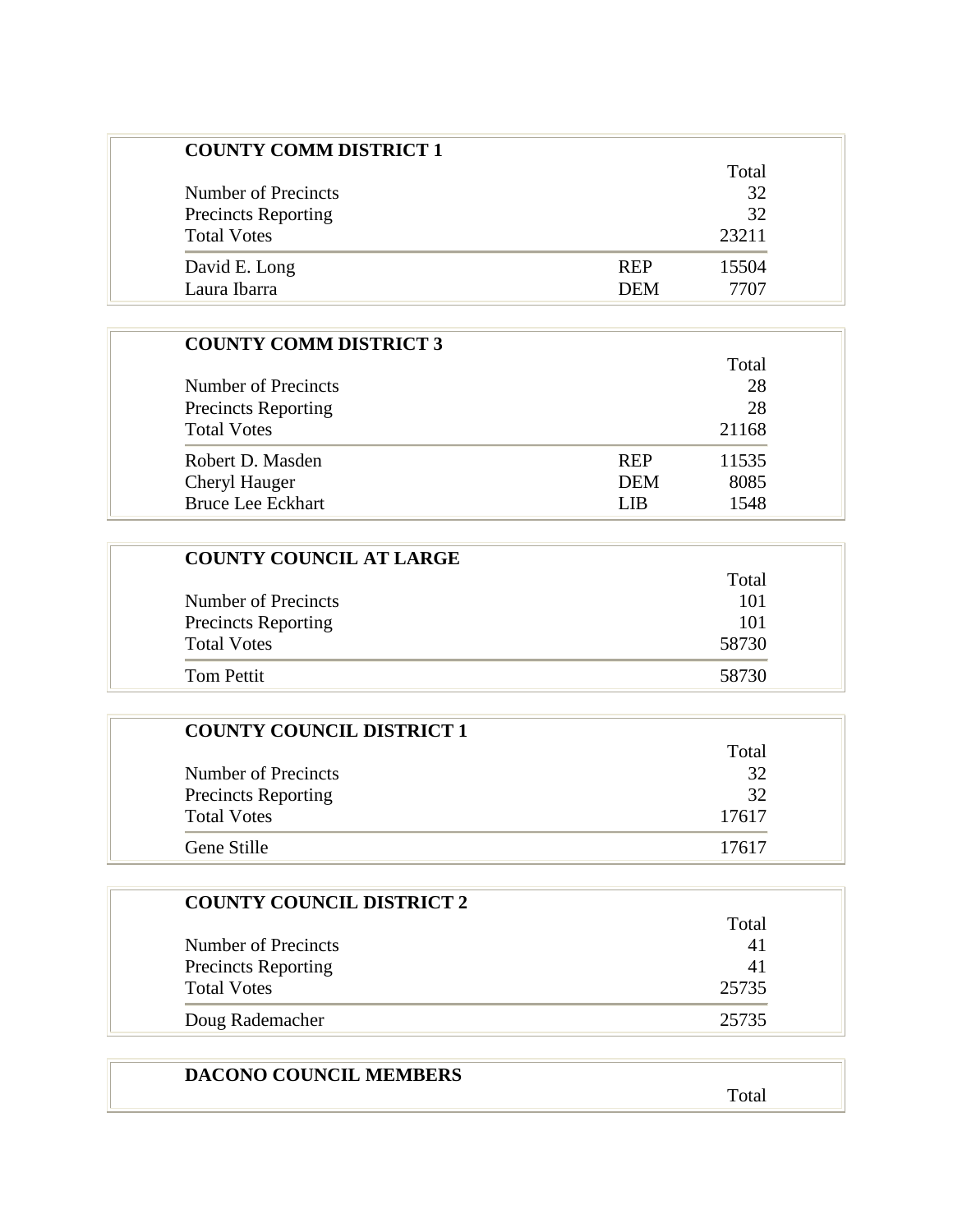| Number of Precincts        |      |
|----------------------------|------|
| <b>Precincts Reporting</b> |      |
| <b>Total Votes</b>         | 1507 |
| Joshua Robertson           | 396  |
| Margaret Anderson-Lo       | 260  |
| <b>Sandy Tucker</b>        | 451  |
| <b>Patrick Flannery</b>    | 400  |

## **Amendment 34**

|                            | Total |
|----------------------------|-------|
| Number of Precincts        | 101   |
| <b>Precincts Reporting</b> | 101   |
| <b>Total Votes</b>         | 83377 |
| YES                        | 14008 |
| NO.                        | 69369 |

| Total |
|-------|
| 101   |
| 101   |
| 85551 |
| 46763 |
| 38788 |
|       |

| <b>Amendment 36</b> |       |
|---------------------|-------|
|                     | Total |
| Number of Precincts | 101   |
| Precincts Reporting | 101   |
| <b>Total Votes</b>  | 84190 |
| <b>YES</b>          | 23936 |
| N <sub>O</sub>      | 60254 |

| <b>Amendment 37</b>        |       |
|----------------------------|-------|
|                            | Total |
| Number of Precincts        | 101   |
| <b>Precincts Reporting</b> | 101   |
| <b>Total Votes</b>         | 83745 |
| <b>YES</b>                 | 41266 |
| N <sub>O</sub>             | 42479 |

| Referendum A |
|--------------|
|              |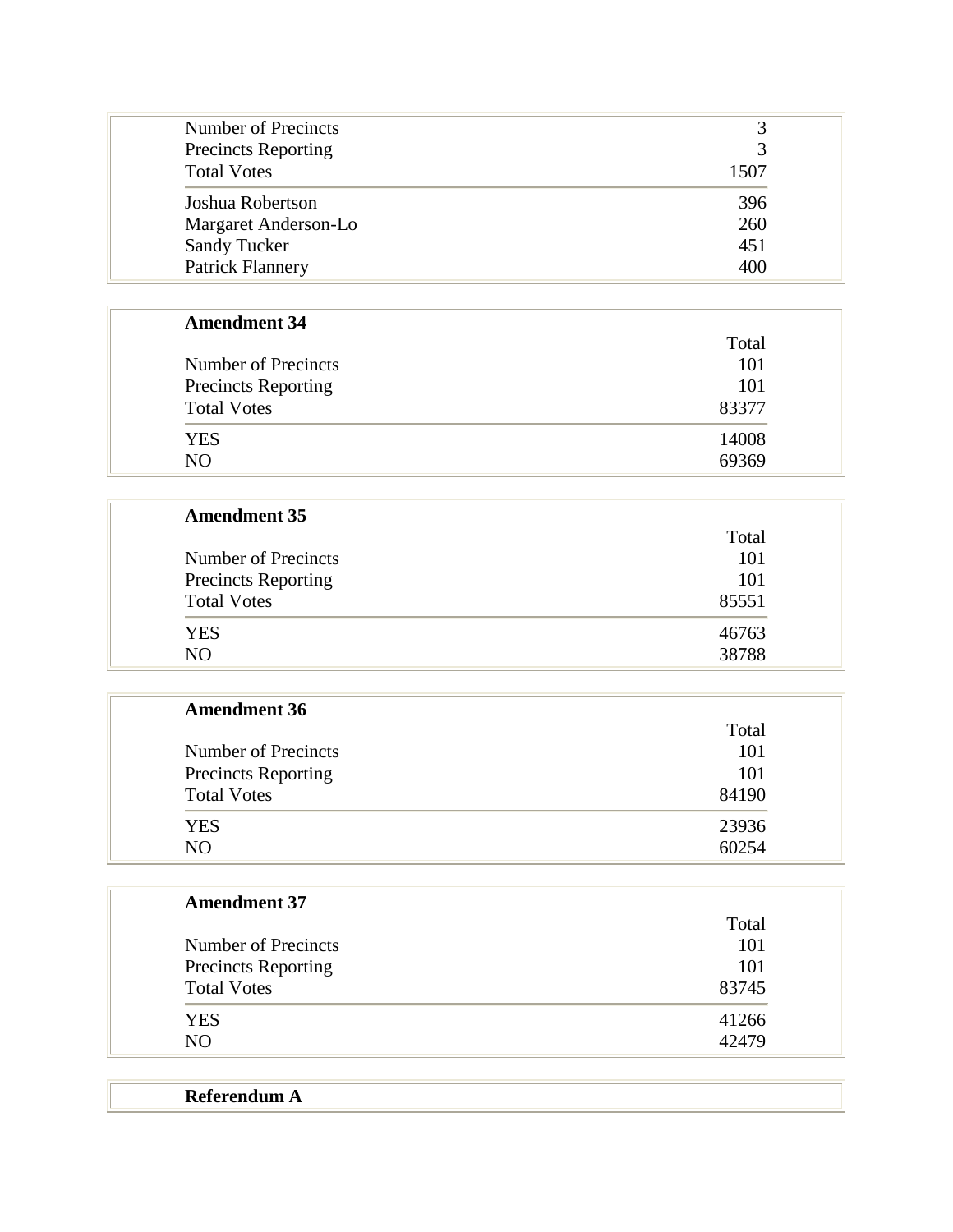| Number of Precincts        | Total<br>101 |
|----------------------------|--------------|
| <b>Precincts Reporting</b> | 101          |
| <b>Total Votes</b>         | 76168        |
| <b>YES</b>                 | 26576        |
| N()                        | 49592        |

| <b>Referendum B</b>                               |            |
|---------------------------------------------------|------------|
|                                                   | Total      |
| Number of Precincts<br><b>Precincts Reporting</b> | 101<br>101 |
|                                                   |            |
| <b>YES</b>                                        | 48474      |
| NO.                                               | 29021      |

| <b>Referendum 4A</b>       |             |
|----------------------------|-------------|
|                            | Total       |
| Number of Precincts        |             |
| <b>Precincts Reporting</b> | $\mathbf 3$ |
| <b>Total Votes</b>         | 1231        |
| <b>YES</b>                 | 618         |
| NO                         | 613         |

| <b>CITY OF BRIGHTON</b>    |       |
|----------------------------|-------|
|                            | Total |
| Number of Precincts        |       |
| <b>Precincts Reporting</b> |       |
| <b>Total Votes</b>         | 99    |
| <b>YES</b>                 | 80    |
| NΩ                         | ١q    |

| <b>CITY OF DACONO 2A</b>   |               |
|----------------------------|---------------|
|                            | Total         |
| Number of Precincts        |               |
| <b>Precincts Reporting</b> | $\mathcal{R}$ |
| <b>Total Votes</b>         | 992           |
| <b>YES</b>                 | 549           |
| NO                         | 443           |

| <b>CITY OF DACONO 2B</b> |       |
|--------------------------|-------|
|                          | Total |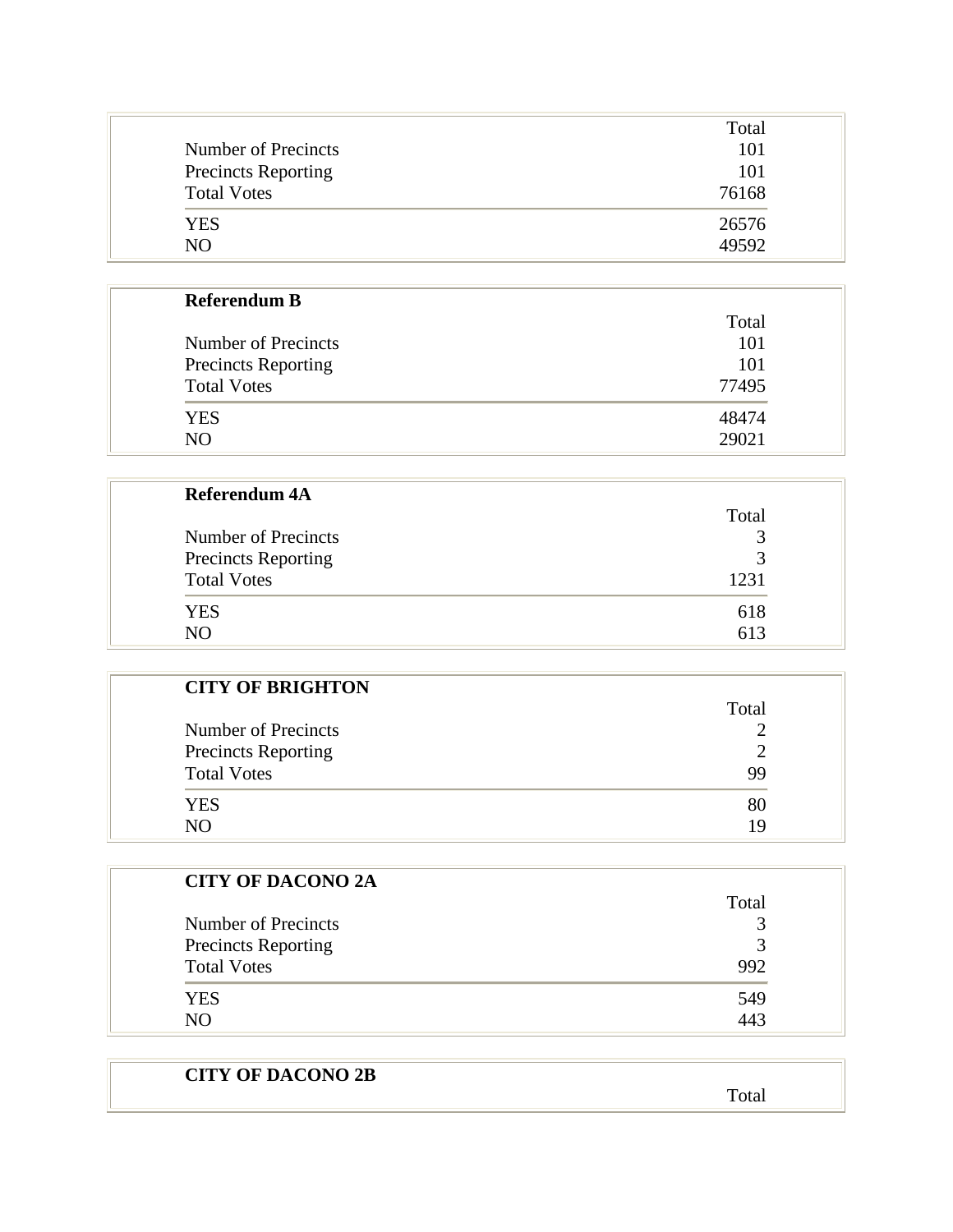| Number of Precincts<br>Precincts Reporting<br><b>Total Votes</b> | 933 |
|------------------------------------------------------------------|-----|
| YES                                                              | 514 |
| NΩ                                                               | 419 |

| <b>CITY OF DACONO 2C</b>   |               |
|----------------------------|---------------|
|                            | Total         |
| Number of Precincts        | 3             |
| <b>Precincts Reporting</b> | $\mathcal{R}$ |
| <b>Total Votes</b>         | 973           |
| <b>YES</b>                 | 724           |
| N()                        | 249           |

| <b>TOWN OF ERIE 2A</b> |       |
|------------------------|-------|
|                        | Total |
| Number of Precincts    |       |
| Precincts Reporting    |       |
| <b>Total Votes</b>     | 2017  |
| <b>YES</b>             | 1199  |
| N <sub>O</sub>         | 818   |

| <b>CITY OF EVANS 2A</b>    |       |
|----------------------------|-------|
|                            | Total |
| Number of Precincts        |       |
| <b>Precincts Reporting</b> |       |
| <b>Total Votes</b>         | 4674  |
| <b>YES</b>                 | 2592  |
| N()                        | 2082  |

| <b>CITY OF EVANS 2B</b>    |       |
|----------------------------|-------|
|                            | Total |
| Number of Precincts        |       |
| <b>Precincts Reporting</b> |       |
| <b>Total Votes</b>         | 4596  |
| YES.                       | 2633  |
| NO                         | 1963  |

| <b>CITY OF FORT LUPTON 2A</b> |       |
|-------------------------------|-------|
|                               | Total |
| Number of Precincts           |       |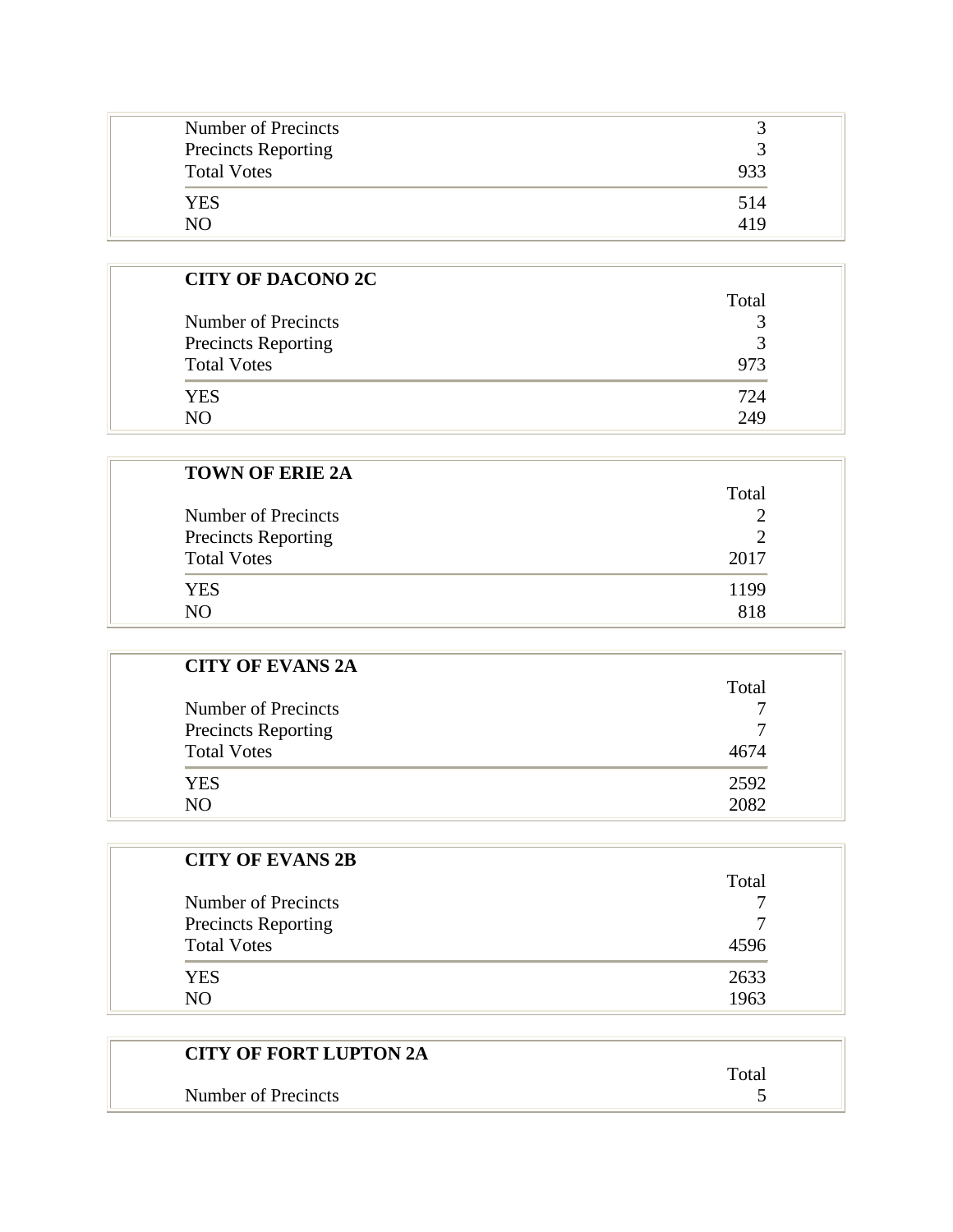| <b>Precincts Reporting</b><br>ັ<br><b>Total Votes</b><br>1938 |
|---------------------------------------------------------------|
| YES<br>1275<br>663<br>NΩ                                      |

| <b>CITY OF FORT LUPTON 2B</b> |       |
|-------------------------------|-------|
|                               | Total |
| Number of Precincts           |       |
| <b>Precincts Reporting</b>    |       |
| <b>Total Votes</b>            | 1931  |
| YES                           | 1105  |
| NΩ                            | 826   |

| <b>TOWN OF FREDERICK 2A</b> |       |
|-----------------------------|-------|
|                             | Total |
| Number of Precincts         | 9     |
| <b>Precincts Reporting</b>  | Q     |
| <b>Total Votes</b>          | 2641  |
| <b>YES</b>                  | 1123  |
| NO.                         | 1518  |

| <b>CITY OF GREELEY 2A</b>  |       |
|----------------------------|-------|
|                            | Total |
| Number of Precincts        | 43    |
| <b>Precincts Reporting</b> | 43    |
| <b>Total Votes</b>         | 31191 |
| YES.                       | 18547 |
| NO                         | 12644 |

| <b>CITY OF GREELEY 2B</b>  |       |
|----------------------------|-------|
|                            | Total |
| Number of Precincts        | 43    |
| <b>Precincts Reporting</b> | 43    |
| <b>Total Votes</b>         | 30699 |
| <b>YES</b>                 | 12303 |
| NΟ                         | 18396 |

| <b>TOWN OF GROVER 2A</b>   |       |
|----------------------------|-------|
|                            | Total |
| Number of Precincts        |       |
| <b>Precincts Reporting</b> |       |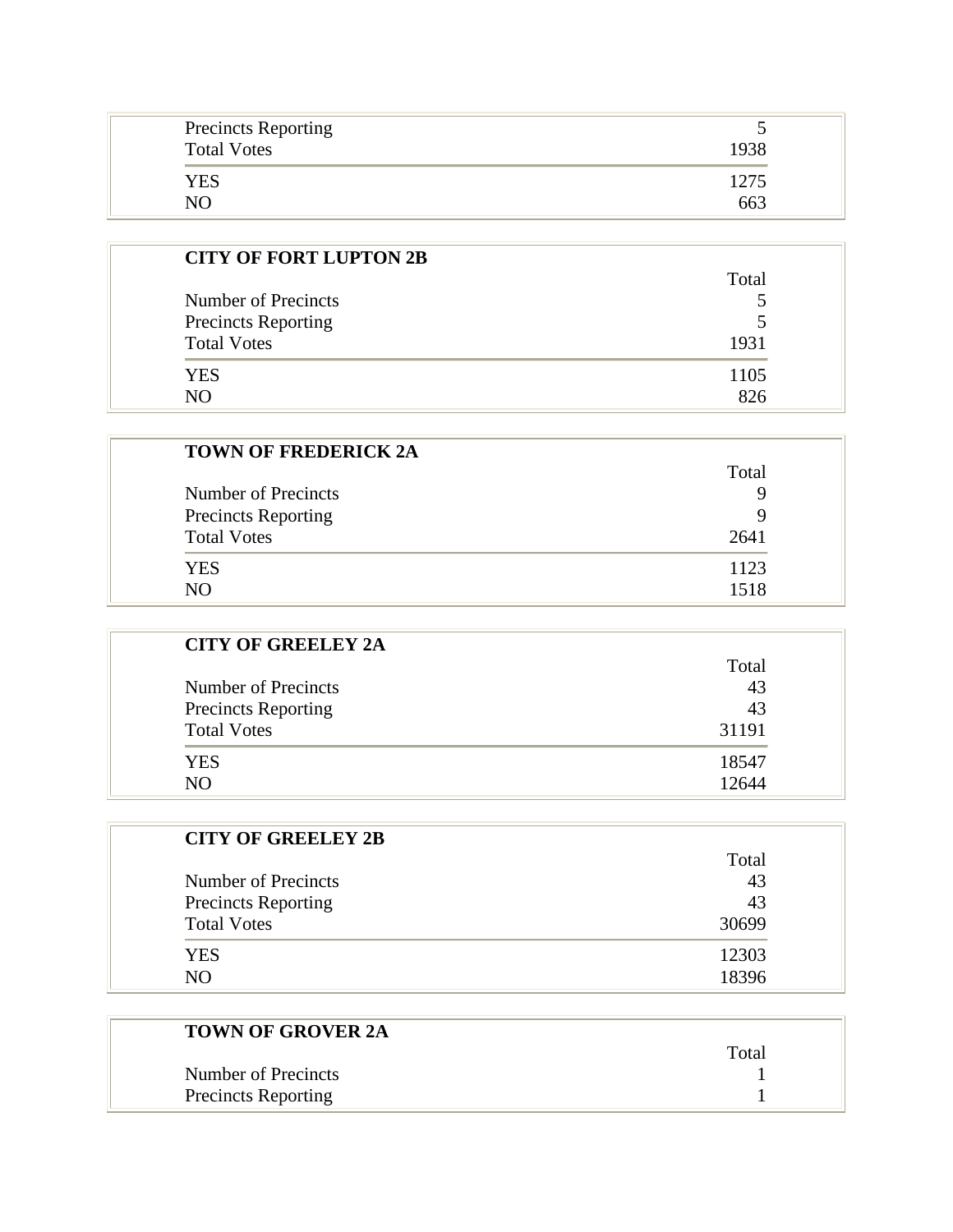| <b>Total Votes</b> | $\overline{\phantom{a}}$<br>∽ |
|--------------------|-------------------------------|
| <b>YES</b>         | ັ                             |
| ٦٦                 | Ч                             |

| <b>TOWN OF LOCHBUIE 2A</b> |       |
|----------------------------|-------|
|                            | Total |
| Number of Precincts        |       |
| <b>Precincts Reporting</b> |       |
| <b>Total Votes</b>         | 769   |
| YES.                       | 269   |
| NΟ                         | 500   |

| <b>CITY OF LONGMONT 2A</b> |       |
|----------------------------|-------|
|                            | Total |
| Number of Precincts        |       |
| <b>Precincts Reporting</b> |       |
| <b>Total Votes</b>         |       |
| <b>YES</b>                 |       |
| NO.                        |       |

| <b>TOWN OF MEAD 2A</b>     |               |
|----------------------------|---------------|
|                            | Total         |
| Number of Precincts        | 3             |
| <b>Precincts Reporting</b> | $\mathcal{R}$ |
| <b>Total Votes</b>         | 1180          |
| <b>YES</b>                 | 589           |
| NO.                        | 591           |

| <b>CITY OF NORTHGLENN 2A</b> |       |
|------------------------------|-------|
|                              | Total |
| Number of Precincts          |       |
| <b>Precincts Reporting</b>   |       |
| <b>Total Votes</b>           |       |
| <b>YES</b>                   |       |
| NΩ                           |       |

| <b>CITY OF NORTHGLENN 2B</b> |       |
|------------------------------|-------|
|                              | Total |
| Number of Precincts          |       |
| <b>Precincts Reporting</b>   |       |
| <b>Total Votes</b>           |       |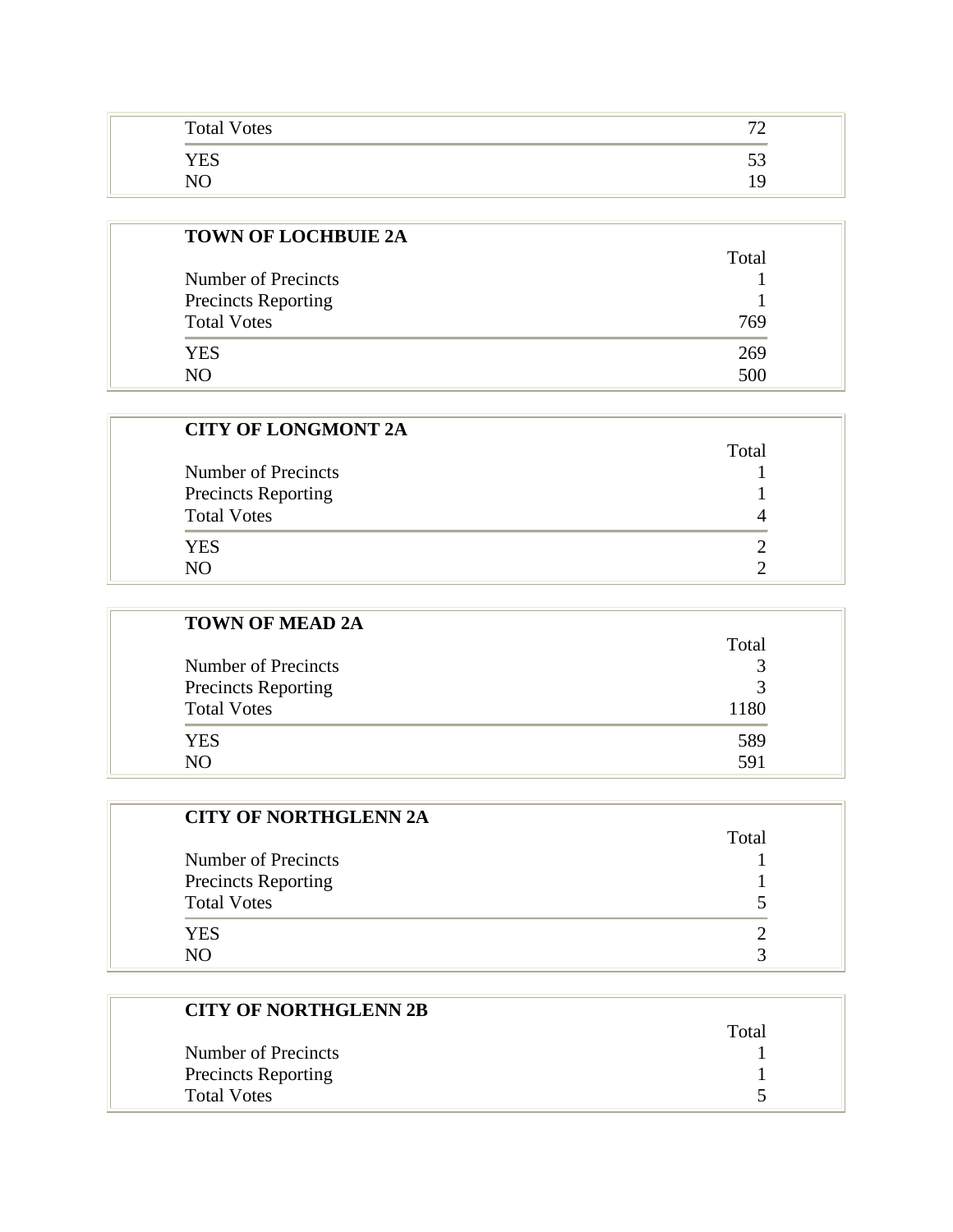| <b>CITY OF NORTHGLENN 2C</b> |       |
|------------------------------|-------|
|                              | Total |
| Number of Precincts          |       |
| <b>Precincts Reporting</b>   |       |
| <b>Total Votes</b>           |       |
| <b>YES</b>                   |       |
|                              |       |

| <b>BRIGHTON DISTRICT 27J</b> |       |
|------------------------------|-------|
|                              | Total |
| Number of Precincts          |       |
| <b>Precincts Reporting</b>   |       |
| <b>Total Votes</b>           | 288   |
| <b>YES</b>                   | 183   |
|                              | 105   |

| <b>WELD COUNTY 10J 3A</b>  |                |
|----------------------------|----------------|
|                            | Total          |
| Number of Precincts        |                |
| <b>Precincts Reporting</b> | $\overline{5}$ |
| <b>Total Votes</b>         | 291            |
| <b>YES</b>                 | 162            |
| NO.                        | 129            |

| <b>WELD COUNTY 10J 3B</b>  |       |
|----------------------------|-------|
|                            | Total |
| Number of Precincts        |       |
| <b>Precincts Reporting</b> | 5     |
| <b>Total Votes</b>         | 302   |
| <b>YES</b>                 | 122   |
| N <sub>O</sub>             | 1 R G |

| <b>WELD COUNTY RE3J 3A</b> |       |
|----------------------------|-------|
|                            | Total |
| Number of Precincts        |       |
| <b>Precincts Reporting</b> |       |
| <b>Total Votes</b>         | 3610  |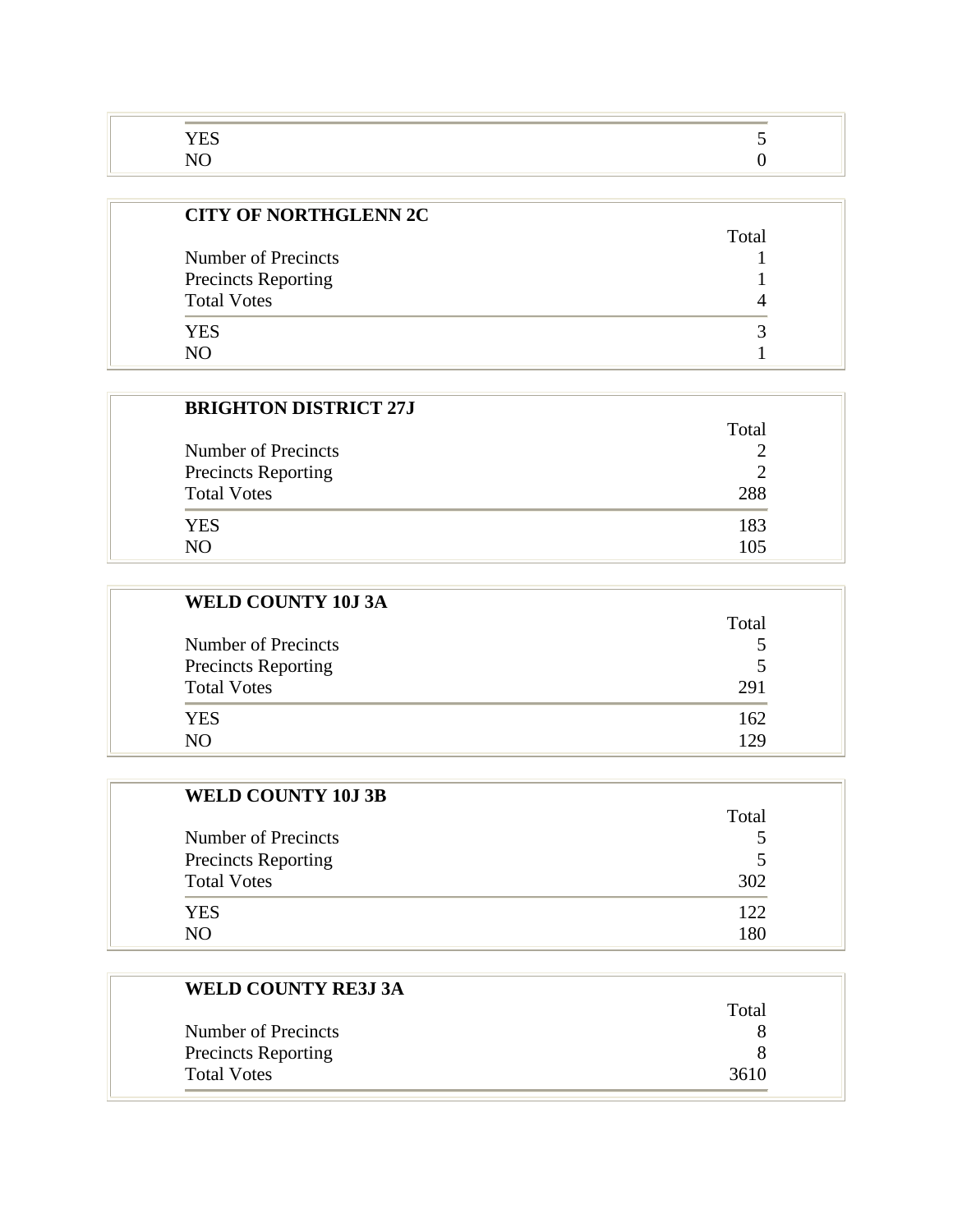| $\mathbf{r}$ $\mathbf{r}$ $\mathbf{r}$<br>н<br><b>TTD</b> | 204.<br>$\sim$ $\sim$ $\sim$ $\sim$ |
|-----------------------------------------------------------|-------------------------------------|
| $ -$<br>∼<br>.                                            | $\sim$ $\sim$                       |

| <b>WELD COUNTY RE3J 3B</b> |       |
|----------------------------|-------|
|                            | Total |
| Number of Precincts        | 8     |
| <b>Precincts Reporting</b> | 8     |
| <b>Total Votes</b>         | 3607  |
| YES                        | 2151  |
| NΩ                         | 1456  |

| <b>ST VRAIN VALLEY RE-1J 3A</b> |       |
|---------------------------------|-------|
|                                 | Total |
| Number of Precincts             | 16    |
| <b>Precincts Reporting</b>      | 16    |
| <b>Total Votes</b>              | 12958 |
| YES                             | 5545  |
| NO.                             | 7413  |

| <b>WELL AUG DIST 4D</b>    |       |
|----------------------------|-------|
|                            | Total |
| Number of Precincts        | 18    |
| <b>Precincts Reporting</b> | 18    |
| <b>Total Votes</b>         | 265   |
| <b>YES</b>                 | 199   |
| NO                         | 66    |

| <b>WELL AUG DIST 4E</b>    |       |
|----------------------------|-------|
|                            | Total |
| Number of Precincts        | 18    |
| <b>Precincts Reporting</b> | 18    |
| <b>Total Votes</b>         | 260   |
| <b>YES</b>                 | 209   |
| NΩ                         |       |

| <b>CENTRAL SUB DIST 4F</b> |       |
|----------------------------|-------|
|                            | Total |
| Number of Precincts        | 40    |
| <b>Precincts Reporting</b> | 40    |
| <b>Total Votes</b>         | 9364  |
| YES                        | 4574  |